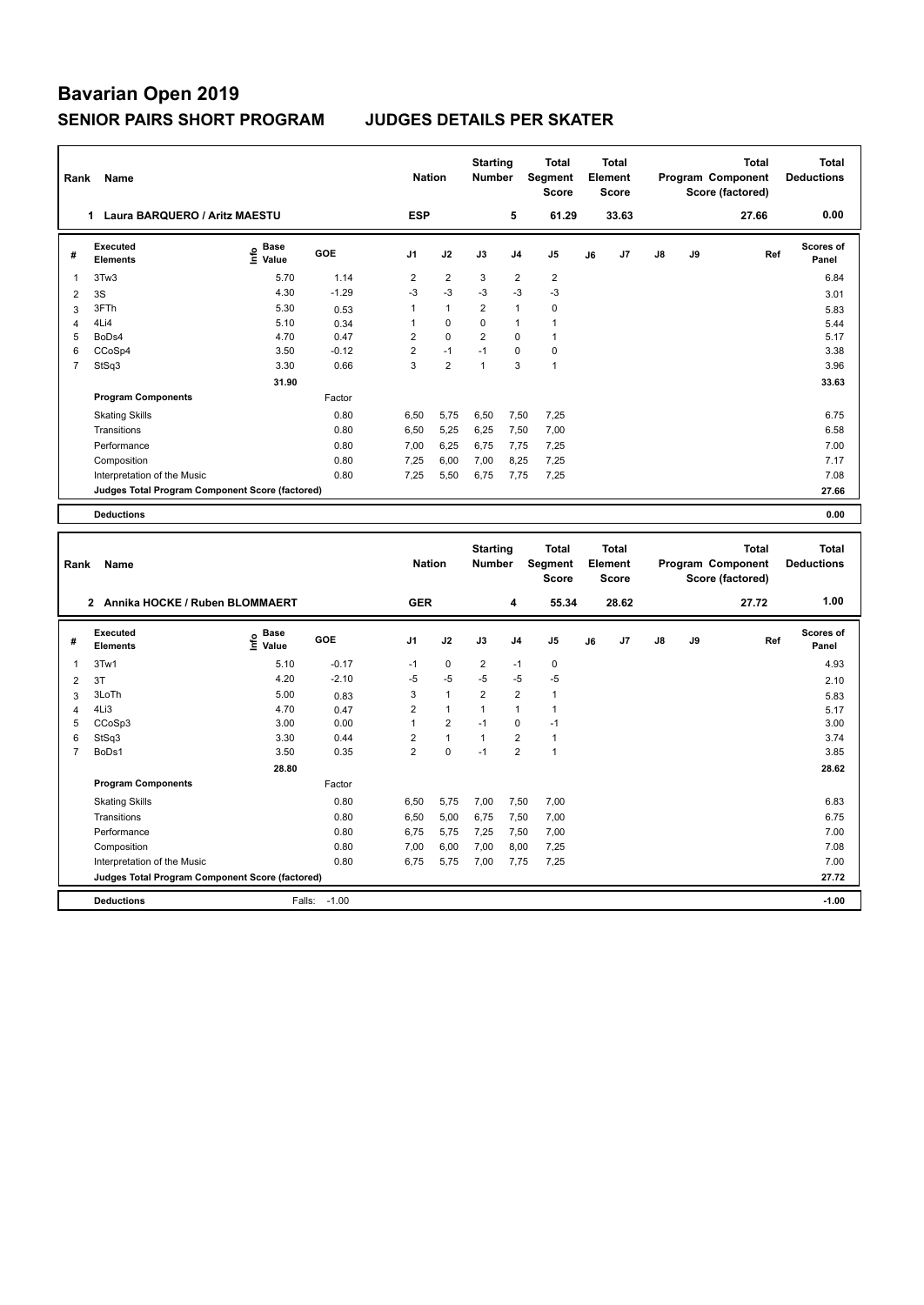| Rank           | Name                                            |                              |            |                | <b>Nation</b>  |                | <b>Starting</b><br><b>Number</b> | Total<br>Segment<br><b>Score</b> | Total<br>Element<br>Score |                |               |    | <b>Total</b><br>Program Component<br>Score (factored) | <b>Total</b><br><b>Deductions</b> |
|----------------|-------------------------------------------------|------------------------------|------------|----------------|----------------|----------------|----------------------------------|----------------------------------|---------------------------|----------------|---------------|----|-------------------------------------------------------|-----------------------------------|
|                | 3 Zoe JONES / Christopher BOYADJI               |                              |            | <b>GBR</b>     |                |                | 1                                | 53.84                            |                           | 28.76          |               |    | 25.08                                                 | 0.00                              |
| #              | Executed<br><b>Elements</b>                     | <b>Base</b><br>١nfo<br>Value | <b>GOE</b> | J <sub>1</sub> | J2             | J3             | J <sub>4</sub>                   | J <sub>5</sub>                   | J6                        | J <sub>7</sub> | $\mathsf{J}8$ | J9 | Ref                                                   | Scores of<br>Panel                |
| 1              | BoDs2                                           | 3.90                         | 0.26       | 1              | $\mathbf 0$    | $\mathbf 0$    | $\overline{2}$                   | $\mathbf{1}$                     |                           |                |               |    |                                                       | 4.16                              |
| 2              | 2Tw2                                            | 3.00                         | 0.20       | 2              | $-1$           | $\Omega$       | $\overline{2}$                   | $\mathbf 0$                      |                           |                |               |    |                                                       | 3.20                              |
| 3              | 2A                                              | 3.30                         | 0.33       | 1              | $\mathbf 0$    | $\overline{1}$ | $\mathbf{1}$                     | $\mathbf{1}$                     |                           |                |               |    |                                                       | 3.63                              |
| 4              | 4Li3                                            | 4.70                         | 0.63       | 2              | $\overline{1}$ | $\overline{1}$ | $\overline{2}$                   | $\mathbf{1}$                     |                           |                |               |    |                                                       | 5.33                              |
| 5              | 3FTh                                            | 5.30                         | 0.18       | $\overline{2}$ | $\mathbf 0$    | $\mathbf{1}$   | $-1$                             | 0                                |                           |                |               |    |                                                       | 5.48                              |
| 6              | CCoSp3                                          | 3.00                         | 0.00       | 0              | $-1$           | $\Omega$       | $\mathbf 0$                      | 0                                |                           |                |               |    |                                                       | 3.00                              |
| $\overline{7}$ | StSq3                                           | 3.30                         | 0.66       | $\overline{2}$ | $\overline{2}$ | $\overline{2}$ | $\overline{2}$                   | $\overline{1}$                   |                           |                |               |    |                                                       | 3.96                              |
|                |                                                 | 26.50                        |            |                |                |                |                                  |                                  |                           |                |               |    |                                                       | 28.76                             |
|                | <b>Program Components</b>                       |                              | Factor     |                |                |                |                                  |                                  |                           |                |               |    |                                                       |                                   |
|                | <b>Skating Skills</b>                           |                              | 0.80       | 6,75           | 5,00           | 6,00           | 7,50                             | 6,00                             |                           |                |               |    |                                                       | 6.25                              |
|                | Transitions                                     |                              | 0.80       | 6.00           | 4,75           | 5,75           | 7,25                             | 6,25                             |                           |                |               |    |                                                       | 6.00                              |
|                | Performance                                     |                              | 0.80       | 6,50           | 5,25           | 6,00           | 7,50                             | 6,25                             |                           |                |               |    |                                                       | 6.25                              |
|                | Composition                                     |                              | 0.80       | 6.75           | 5.25           | 6,00           | 7.75                             | 6.50                             |                           |                |               |    |                                                       | 6.42                              |
|                | Interpretation of the Music                     |                              | 0.80       | 6,50           | 5,00           | 6,25           | 7,50                             | 6,50                             |                           |                |               |    |                                                       | 6.42                              |
|                | Judges Total Program Component Score (factored) |                              |            |                |                |                |                                  |                                  |                           |                |               |    |                                                       | 25.08                             |
|                | <b>Deductions</b>                               |                              |            |                |                |                |                                  |                                  |                           |                |               |    |                                                       | 0.00                              |

| Rank           | Name                                            |                                  |            | <b>Nation</b>  |                | <b>Starting</b><br><b>Number</b> |                | <b>Total</b><br>Segment<br><b>Score</b> |    | <b>Total</b><br>Element<br><b>Score</b> |               |    | <b>Total</b><br>Program Component<br>Score (factored) | <b>Total</b><br><b>Deductions</b> |
|----------------|-------------------------------------------------|----------------------------------|------------|----------------|----------------|----------------------------------|----------------|-----------------------------------------|----|-----------------------------------------|---------------|----|-------------------------------------------------------|-----------------------------------|
|                | Karina AKAPOVA / Maksim SHAGALOV<br>4           |                                  |            | <b>RUS</b>     |                |                                  | 6              | 48.99                                   |    | 26.33                                   |               |    | 23.66                                                 | 1.00                              |
| #              | Executed<br><b>Elements</b>                     | <b>Base</b><br>e Base<br>⊆ Value | <b>GOE</b> | J <sub>1</sub> | J2             | J3                               | J <sub>4</sub> | J <sub>5</sub>                          | J6 | J <sub>7</sub>                          | $\mathsf{J}8$ | J9 | Ref                                                   | <b>Scores of</b><br>Panel         |
| $\mathbf 1$    | 3Tw1                                            | 5.10                             | 1.02       | $\overline{2}$ | $\overline{2}$ | 3                                | 2              | $\pmb{0}$                               |    |                                         |               |    |                                                       | 6.12                              |
| 2              | 3S                                              | 4.30                             | $-0.57$    | $-1$           | $-1$           | $-1$                             | $-2$           | $-2$                                    |    |                                         |               |    |                                                       | 3.73                              |
| 3              | 3STh                                            | 4.40                             | $-1.91$    | -5             | $-4$           | $-4$                             | -4             | -5                                      |    |                                         |               |    |                                                       | 2.49                              |
| 4              | 4Li3                                            | 4.70                             | 0.63       |                | $-2$           | $\overline{2}$                   | $\overline{2}$ | 1                                       |    |                                         |               |    |                                                       | 5.33                              |
| 5              | BoDs3                                           | 4.30                             | 0.43       |                | $\mathbf 0$    | $\mathbf 1$                      | $\overline{2}$ |                                         |    |                                         |               |    |                                                       | 4.73                              |
| 6              | FCCoSp2V                                        | 1.88                             | $-0.38$    | $-2$           | $-4$           | $-2$                             | $-2$           | $-1$                                    |    |                                         |               |    |                                                       | 1.50                              |
| $\overline{7}$ | StSq2                                           | 2.60                             | $-0.17$    | $-1$           | $-3$           | $-1$                             | $\mathbf{1}$   | $\mathbf 0$                             |    |                                         |               |    |                                                       | 2.43                              |
|                |                                                 | 27.28                            |            |                |                |                                  |                |                                         |    |                                         |               |    |                                                       | 26.33                             |
|                | <b>Program Components</b>                       |                                  | Factor     |                |                |                                  |                |                                         |    |                                         |               |    |                                                       |                                   |
|                | <b>Skating Skills</b>                           |                                  | 0.80       | 5.75           | 6,00           | 6,25                             | 7,75           | 6,75                                    |    |                                         |               |    |                                                       | 6.33                              |
|                | Transitions                                     |                                  | 0.80       | 5,25           | 5,25           | 5,75                             | 7,50           | 6,25                                    |    |                                         |               |    |                                                       | 5.75                              |
|                | Performance                                     |                                  | 0.80       | 5,00           | 4,75           | 5,50                             | 7,50           | 6,75                                    |    |                                         |               |    |                                                       | 5.75                              |
|                | Composition                                     |                                  | 0.80       | 5,50           | 5,25           | 5,50                             | 8,00           | 6,75                                    |    |                                         |               |    |                                                       | 5.92                              |
|                | Interpretation of the Music                     |                                  | 0.80       | 5,25           | 5,00           | 5,75                             | 7,75           | 6,50                                    |    |                                         |               |    |                                                       | 5.83                              |
|                | Judges Total Program Component Score (factored) |                                  |            |                |                |                                  |                |                                         |    |                                         |               |    |                                                       | 23.66                             |
|                | <b>Deductions</b>                               | Falls:                           | $-1.00$    |                |                |                                  |                |                                         |    |                                         |               |    |                                                       | $-1.00$                           |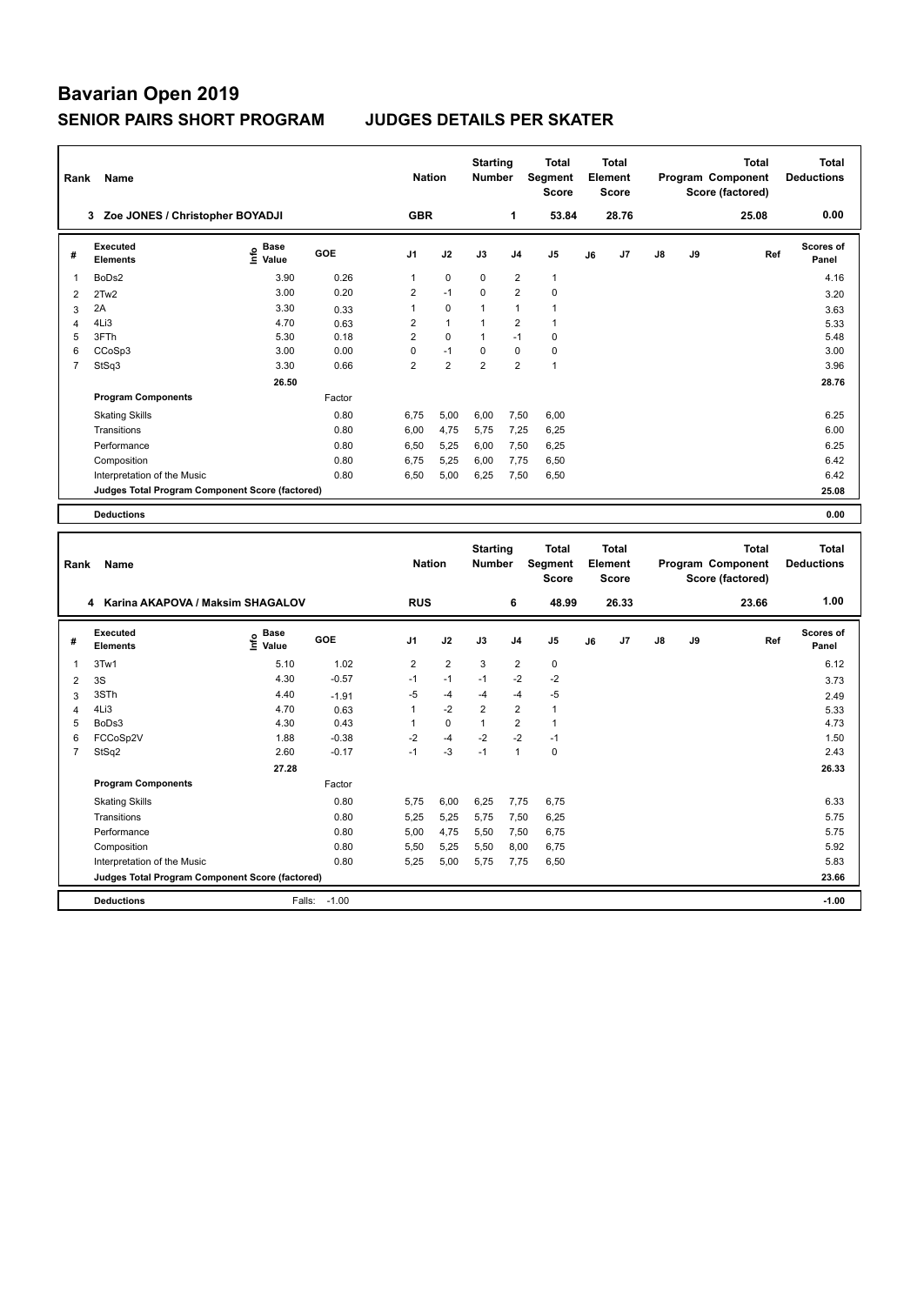| Rank           | Name                                            |         |                      |            |                | <b>Nation</b>  | <b>Starting</b><br><b>Number</b> |                | Total<br>Segment<br><b>Score</b> |    | <b>Total</b><br>Element<br><b>Score</b> |               |    | <b>Total</b><br>Program Component<br>Score (factored) | <b>Total</b><br><b>Deductions</b> |
|----------------|-------------------------------------------------|---------|----------------------|------------|----------------|----------------|----------------------------------|----------------|----------------------------------|----|-----------------------------------------|---------------|----|-------------------------------------------------------|-----------------------------------|
|                | Hanna ABRAZHEVICH / Martin BIDAR<br>5           |         |                      |            | <b>CZE</b>     |                |                                  | 8              | 47.96                            |    | 24.84                                   |               |    | 24.12                                                 | 1.00                              |
| #              | Executed<br><b>Elements</b>                     | Info    | <b>Base</b><br>Value | <b>GOE</b> | J <sub>1</sub> | J2             | J3                               | J <sub>4</sub> | J <sub>5</sub>                   | J6 | J7                                      | $\mathsf{J}8$ | J9 | Ref                                                   | <b>Scores of</b><br>Panel         |
| $\overline{1}$ | 3S<                                             | $\prec$ | 3.23                 | $-1.62$    | $-5$           | $-5$           | $-5$                             | $-5$           | $-5$                             |    |                                         |               |    |                                                       | 1.61                              |
| 2              | 3Tw2                                            |         | 5.40                 | $-0.18$    | $-2$           | $\mathbf 0$    | $\Omega$                         | $-1$           | 0                                |    |                                         |               |    |                                                       | 5.22                              |
| 3              | 3STh                                            |         | 4.40                 | $-1.03$    | $-2$           | $-3$           | $-3$                             | $-1$           | $-2$                             |    |                                         |               |    |                                                       | 3.37                              |
| $\overline{4}$ | BoDs1                                           |         | 3.50                 | $-0.12$    | $-1$           | $-2$           | $-1$                             | $\mathbf{1}$   | $\mathbf{1}$                     |    |                                         |               |    |                                                       | 3.38                              |
| 5              | 4Li4                                            |         | 5.10                 | 0.85       | $\mathbf{1}$   | $\overline{2}$ | $\overline{2}$                   | 3              | $\mathbf{1}$                     |    |                                         |               |    |                                                       | 5.95                              |
| 6              | CCoSp4                                          |         | 3.50                 | $-0.23$    | $-1$           | $-1$           | $\mathbf 0$                      | $\mathbf 0$    | $-1$                             |    |                                         |               |    |                                                       | 3.27                              |
| $\overline{7}$ | StSq1                                           |         | 1.80                 | 0.24       | $\overline{1}$ | $\overline{2}$ | 1                                | $\overline{2}$ | $\mathbf{1}$                     |    |                                         |               |    |                                                       | 2.04                              |
|                |                                                 |         | 26.93                |            |                |                |                                  |                |                                  |    |                                         |               |    |                                                       | 24.84                             |
|                | <b>Program Components</b>                       |         |                      | Factor     |                |                |                                  |                |                                  |    |                                         |               |    |                                                       |                                   |
|                | <b>Skating Skills</b>                           |         |                      | 0.80       | 5,25           | 5,50           | 6,00                             | 8,00           | 7,00                             |    |                                         |               |    |                                                       | 6.17                              |
|                | Transitions                                     |         |                      | 0.80       | 4.75           | 4,75           | 6,00                             | 7,75           | 6.75                             |    |                                         |               |    |                                                       | 5.83                              |
|                | Performance                                     |         |                      | 0.80       | 4,75           | 5,00           | 6,25                             | 7,75           | 7,00                             |    |                                         |               |    |                                                       | 6.08                              |
|                | Composition                                     |         |                      | 0.80       | 5,00           | 5,50           | 6,00                             | 8,25           | 7,25                             |    |                                         |               |    |                                                       | 6.25                              |
|                | Interpretation of the Music                     |         |                      | 0.80       | 4,75           | 5,00           | 5,50                             | 8,00           | 7,00                             |    |                                         |               |    |                                                       | 5.83                              |
|                | Judges Total Program Component Score (factored) |         |                      |            |                |                |                                  |                |                                  |    |                                         |               |    |                                                       | 24.12                             |
|                | <b>Deductions</b>                               |         | Falls:               | $-1.00$    |                |                |                                  |                |                                  |    |                                         |               |    |                                                       | $-1.00$                           |

< Under-rotated jump

|                | Name<br>Rank                                    |         |                      |         |                |            | <b>Starting</b><br><b>Number</b> |                | <b>Total</b><br>Segment<br><b>Score</b> | <b>Total</b><br>Element<br><b>Score</b> |                |               |    | <b>Total</b><br>Program Component<br>Score (factored) | <b>Total</b><br><b>Deductions</b> |
|----------------|-------------------------------------------------|---------|----------------------|---------|----------------|------------|----------------------------------|----------------|-----------------------------------------|-----------------------------------------|----------------|---------------|----|-------------------------------------------------------|-----------------------------------|
|                | 6 Liubov EFIMENKO / Dmitry EPSTEIN              |         |                      |         |                | <b>NED</b> |                                  | $\overline{2}$ | 47.32                                   |                                         | 23.18          |               |    | 24.14                                                 | 0.00                              |
| #              | Executed<br><b>Elements</b>                     | ١nfo    | <b>Base</b><br>Value | GOE     | J <sub>1</sub> | J2         | J3                               | J <sub>4</sub> | J <sub>5</sub>                          | J6                                      | J <sub>7</sub> | $\mathsf{J}8$ | J9 | Ref                                                   | <b>Scores of</b><br>Panel         |
| 1              | 2Tw1                                            |         | 2.80                 | $-0.19$ | $-1$           | $-2$       | $-1$                             | 0              | 0                                       |                                         |                |               |    |                                                       | 2.61                              |
| 2              | 3S<                                             | $\prec$ | 3.23                 | $-0.65$ | $-2$           | $-2$       | $-2$                             | $-2$           | $-3$                                    |                                         |                |               |    |                                                       | 2.58                              |
| 3              | 3STh                                            |         | 4.40                 | 0.15    |                | 0          | $\mathbf{1}$                     | $\mathbf 0$    | 0                                       |                                         |                |               |    |                                                       | 4.55                              |
| 4              | 4Li3                                            |         | 4.70                 | 0.31    | 0              | $-1$       | $\mathbf{1}$                     | $\mathbf{1}$   | 1                                       |                                         |                |               |    |                                                       | 5.01                              |
| 5              | BoDs1                                           |         | 3.50                 | 0.23    |                | 0          | $\Omega$                         | $\mathbf{1}$   | 1                                       |                                         |                |               |    |                                                       | 3.73                              |
| 6              | StSq2                                           |         | 2.60                 | 0.35    |                | 1          | $\mathbf{1}$                     | $\overline{2}$ | $\overline{2}$                          |                                         |                |               |    |                                                       | 2.95                              |
| $\overline{7}$ | CCoSp2V                                         |         | 1.88                 | $-0.13$ | $\Omega$       | $-1$       | $-1$                             | $-1$           | 0                                       |                                         |                |               |    |                                                       | 1.75                              |
|                |                                                 |         | 23.11                |         |                |            |                                  |                |                                         |                                         |                |               |    |                                                       | 23.18                             |
|                | <b>Program Components</b>                       |         |                      | Factor  |                |            |                                  |                |                                         |                                         |                |               |    |                                                       |                                   |
|                | <b>Skating Skills</b>                           |         |                      | 0.80    | 5.75           | 4,50       | 6,00                             | 6,75           | 6,25                                    |                                         |                |               |    |                                                       | 6.00                              |
|                | Transitions                                     |         |                      | 0.80    | 5,25           | 4,25       | 6,25                             | 6,75           | 6,25                                    |                                         |                |               |    |                                                       | 5.92                              |
|                | Performance                                     |         |                      | 0.80    | 5,50           | 5,00       | 6.00                             | 7,00           | 6,50                                    |                                         |                |               |    |                                                       | 6.00                              |
|                | Composition                                     |         |                      | 0.80    | 5,75           | 4,75       | 6,25                             | 7,50           | 6,50                                    |                                         |                |               |    |                                                       | 6.17                              |
|                | Interpretation of the Music                     |         |                      | 0.80    | 5.75           | 4,50       | 6,00                             | 7,25           | 6,50                                    |                                         |                |               |    |                                                       | 6.08                              |
|                | Judges Total Program Component Score (factored) |         |                      |         |                |            |                                  |                |                                         |                                         |                |               |    |                                                       | 24.14                             |
|                | <b>Deductions</b>                               |         |                      |         |                |            |                                  |                |                                         |                                         |                |               |    |                                                       | 0.00                              |

< Under-rotated jump